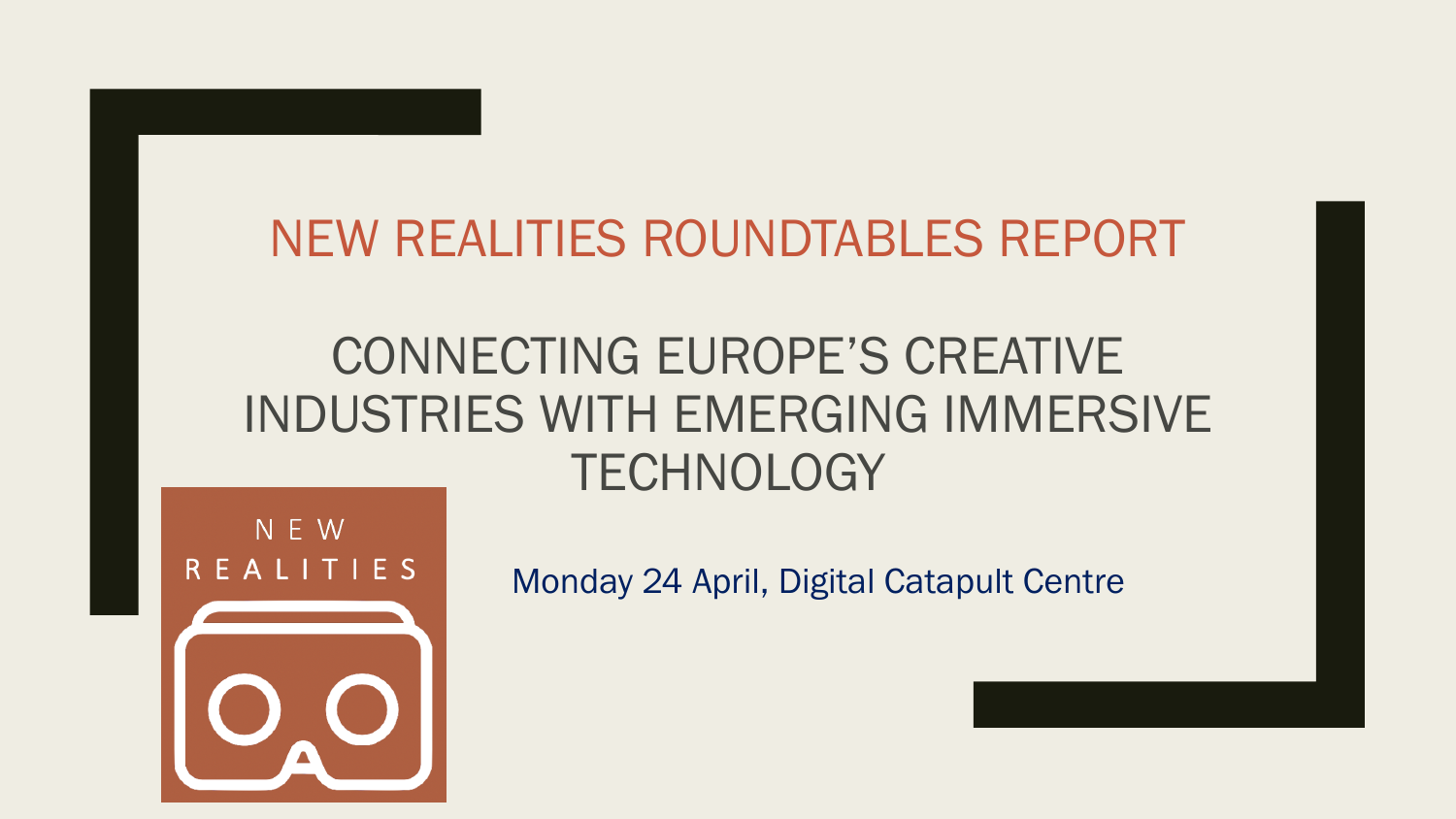### Key themes that emerged

- Lack of EU collaboration a significant gap, and therefore opportunity, to address why UK-based SMEs do not collaborate beyond the UK border
- Business models and development difficulty for creative start ups and SMEs transitioning in an emerging market and identifying appropriate business models and opportunities
- Including language barrier with tech and with grant providers, barriers with investors avoiding 'soft' industries
- Education of both customers (B:B) and users (B:C) which goes hand-in-hand with rate of adoption and moving away from gimmicky models and towards more sustainable markets

*"If you don't include the audience in the creation you are not really creating media".* (This applies also to VR).

■ Access and point of access to markets – no player yet 'hold the keys' due to different users and needs, and due to different enablers in the West and East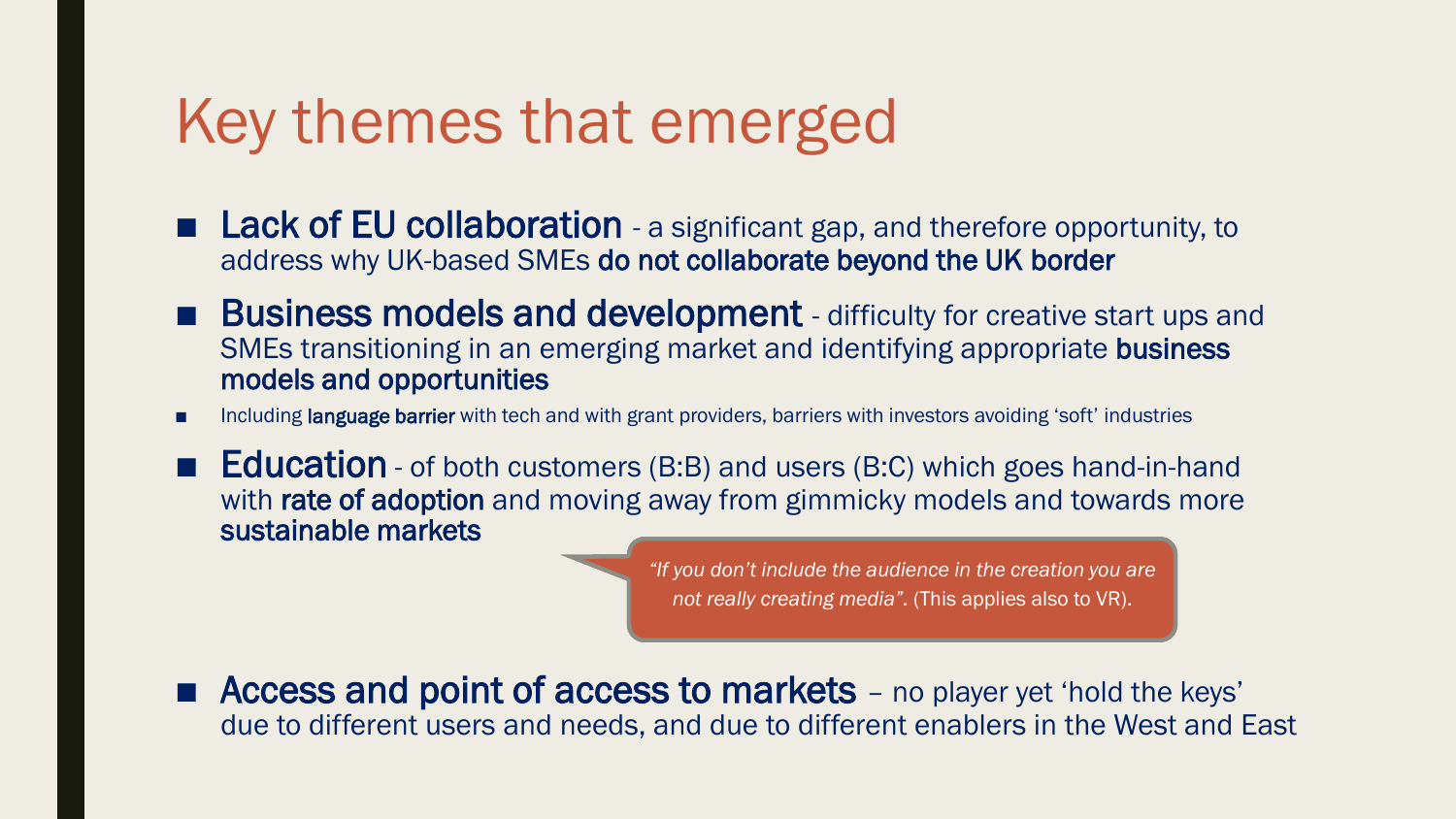# Key themes that emerged

- Universities the role of universities in innovation of immersive tech and that they have an important part to play in nurturing small companies and driving innovation more widely
- Including in collaborative project bids
- Visibility and accessibility both the role that other organisations, such as IKEA and the BBC, can play in showcasing and exposing emerging organisations
- and those such as Digital Catapult in **catalysing relationships and networks**

And

- what small companies can do for themselves, such as going to events (VC and angel speed dating, university and European institute events, competitions etc)
- **Common interest** funding is a key aspect of bringing people together and driving interest
- Opportunity for organisations such as Innovate UK, Cap Digital and Digital Catapult to help SMEs navigate the process and overcome cultural divisions

*"I don't find contacts to work with in immersive projects".*